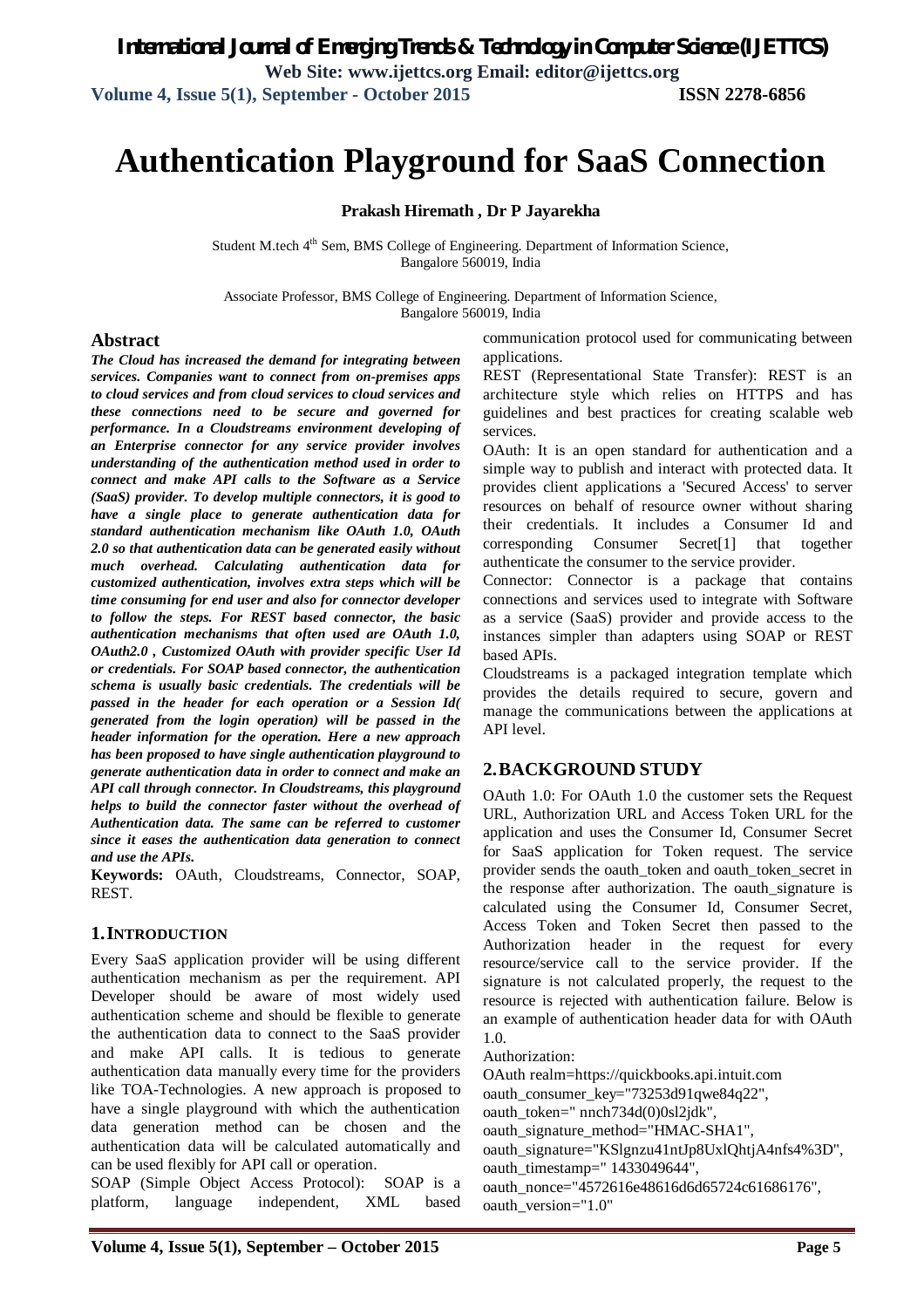# *International Journal of Emerging Trends & Technology in Computer Science (IJETTCS)*

**Web Site: www.ijettcs.org Email: editor@ijettcs.org** 

**Volume 4, Issue 5(1), September - October 2015 ISSN 2278-6856**

OAuth 2.0: OAuth 2.0 includes scope and grant\_type and code [3] along with Client Id and Client Secret. The authorization code obtained after authorization is shared for getting the short term Access Token and optional Refresh Token. It avoids the overhead of cryptographic requirements of signing requests with Client Id and Client Secret involved in OAuth 1.0.

Below is the format of authorization header for OAuth 2.0 will be Authorization: Bearer \$ACCESS\_TOKEN

Example: Authorization: Bearer ya29.hAGvG3hNDKee2SX3tlQtBe1o0mVMjkj\_n54YQs2 sDrYfw3U2wOSIPtJEvrtFPA

MD5: MD5 is a message digest algorithm which is used as a hashing function producing 128 bit hash value and expressed as 32 digit hexadecimal value. It is typically used to hash the fields like password or Company ID which should not be passed as plain text.

# **3. DIFFERENT AUTHENTICATION MECHANISM USED BY REST-BASED SAAS PROVIDER.**

Even though most of the REST based SaaS providers use OAuth, but they differ in the way they enclose the Authorization token. This authorization token will be passed in order to authorize the API call to backend.

#### **A. Facebook**

Facebook uses OAuth2.0 and allows the end client to create an app[4] on the Development environment. On app creation you will be provided with unique APP ID and its associated App Secret. The Facebook provides Graph API tool in Facebook developer environment which itself will fetch the APP Id and generate OAuth 2.0 Authorization token[5] without having to enter the Client Id and Client Secret again.

#### **B.LinkedIn**

LinkedIn follows OAuth 2.0 [6] with below steps.

Step 1. Asks user to make a below call in order to get the Authorization Code.

https://www.linkedin.com/uas/oauth2/authorization?respo nse type=code&client\_id=123456789&redirect\_uri=https %3A%2F%2Fwww.example.com%2Fauth%2Flinkedin&s tate=987654321&scope=r\_basicprofile

Step 2.Allow the app to access the user account and get the access token.

Step 3: Get the Access token in the response of the below call

POST /uas/oauth2/accessToken HTTP/1.1

Host: www.linkedin.com

Content-Type: application/x-www-form-urlencoded

grant\_type=authorization\_code&code=987654321&redire ct\_uri=https%3A%2F%2Fwww.myapp.com%2Fauth%2Fl inkedin&client\_id=123456789&client\_secret=shhdonottel l

#### **C.Twitter**

Twitter uses OAuth 1.0 for authentication. The user has to pass the consumer id, consumer secret, Access Token, Token secret to generate signature and will be passed in the authorization header for each API call.

#### **D.Amazon :**

Amazon has its proprietary authentication mechanism Amazon Signing Version [7] in a customized way . It allows user to get the authentication detail through IAM console .Which has the class implementation like static byte[] HmacSHA256(String data, byte[] key) throws

Exception {

String algorithm="HmacSHA256";

Mac mac = Mac.getInstance(algorithm); mac.init(new SecretKeySpec(key, algorithm)); returnmac.doFinal(data.getBytes("UTF8")); }

static byte[] getSignatureKey(String key, String dateStamp, String regionName, String serviceName) throws Exception {

byte[] kSecret = ("AWS4" + key).getBytes("UTF8");

```
byte[] kDate = HmacSHA256(dateStamp, kSecret);
```
byte[] kRegion = HmacSHA256(regionName, kDate);

byte[] kService = HmacSHA256(serviceName, kRegion);

byte[] kSigning = HmacSHA256("aws4 request", kService);

return kSigning;

}

#### E.Salesforce Chatter

Even though Salesforce uses the OAuth 2.0, it authenticates the user through basic credentials but it expects password to have login credential appended with security token[8].

## **4.DIFFERENT AUTHENTICATION MECHANISM USED BY SOAP-BASED SAAS PROVIDER**

The SOAP based provider will be using credentials for most of the connector authentication scheme through login operation. The credential will be used for subsequent call or the Session Id in the login response will be used for subsequent SOAP operation.

#### **A.Zuora**

Zuora authenticates the user by the registered Email Id and password as basic credentials through login call[9] and a Session Id will be received for the login call. The user can pass Session Id or credentials in the header for subsequent SOAP operation.

#### **B.Melissa Data**

Melissa Data provides a valid customer Id to the user and Customer Id will be the only data used to authenticate by Melissa Data for any operations,

#### **C. TOA Technologies**

TOA Technologies uses the registered company name, login name and auth\_string[10] as authentication data.

auth\_string will be md5(now+md5(password) where

now is different from current server and difference exceeds the predefined time-window

password is the login password set by the user for TOA Technologies.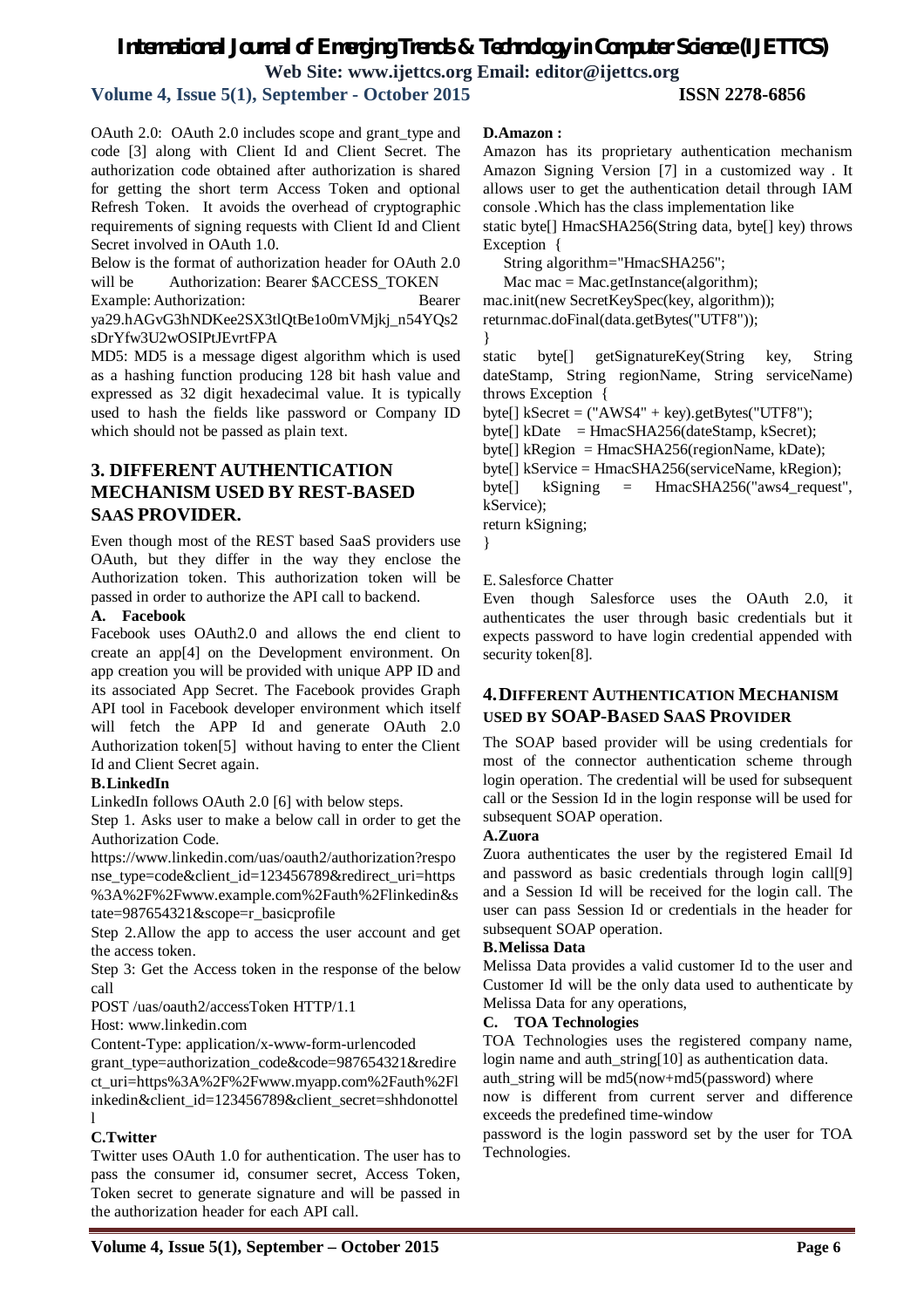# *International Journal of Emerging Trends & Technology in Computer Science (IJETTCS)* **Web Site: www.ijettcs.org Email: editor@ijettcs.org**

**Volume 4, Issue 5(1), September - October 2015 ISSN 2278-6856**

# **5.NEED OF AUTHENTICATION PLAYGROUND**

In the current scenario, the end user of the Integration provider has to follow the back ends authentication process. Authentication data is generated using

- The proprietary tool (if provided) by SaaS provider like Facebook provides Graph API Explorer.
- Third party tool like Google OAuth playground[2] (only for OAuth)
- The manual steps mentioned by service provider for authentication.

The calculated authentication data is entered in the connection details every time and which is tedious and time consuming. This playground can be easily integrated within the Cloudstreams for connections which in turn simplifies the API call for customer.

# **6.APPROACH**

With the above observations it's possible to have single authentication playground in which the developer adds the authentication method he wants to have and can integrate the same in the connector development for connection.



**Figure I** Authentication Playground flow chart

The current proposed model allows user to select the Authentication mechanism based on the requirement for the SaaS application.

If the connector is REST based, follows the OAuth 1.0 for authentication then an App is created for the user. The corresponding Client Id, Client Secret will be obtained from the app and with the app authorization from the account, Access Token and Token Secret will be generated by Auth Playground.

If the connector is REST based and follows the OAuth 2.0 then an App is created by the user. The associated Client Id, Client Secret will be obtained and corresponding Access Token and Refresh Token will be generated to use for API calls.

If the connector is REST based and neither follows neither OAuth 1.0 nor OAuth 2.0 but follows some custom IDs for authentication which can be plain or to be hashed data. It can be added through Additional Ids button. User can enter required number of unique Ids with key value pair. Also can use the utilities concatenate, append, hashing and other utilities like current time, date.

If the Authentication involves the customized Additional Ids along with OAuth 1.0 /2.0, those IDs can be supported by selecting Additional Ids after OAuth data generation.

If the service provider wants to authenticate with basic credentials then the Basic credential can be used and can be passed in the SOAP-Envelope.

If the authentication requires Additional Id parameter along with or without any other authentication data then parameters can be added through Additional Id. Multiple customized parameters for the connections can be added without overhead.

If the Authentication credential are not simple as in TOA Technologies and Salesforce then we can use Customized credentials which allows to add, current time, append string and hashing utilities if required.

The proprietary authentication mechanism like Amazon Signing Version-4 has also been included.

## **7.CONCLUSION**

With this new approach it is easier to build the connector without having to spend more time for authentication. Since it allows the user to have customized credential where in user can add, append string, add current time and hash the data. It avoids the overhead involved in calculation. For customized hash based credentials, it saves 60% time and effort involved in calculation of Authentication data for back-end like TOA Technologies. The overall data generation time for time reduces by 30% with the new approach.

#### **References**

- [1] http://hueniverse.com/oauth/guide/
- [2] https://developers.google.com/oauthplayground
- [3] http://tools.ietf.org/html/rfc6749#appendix-A.10
- [4] https://developers.facebook.com/apps
- [5] https://developers.facebook.com/docs/facebooklogin/access-tokens#authClientServer
- [6] https://developer.linkedin.com/docs/oauth2
- [7] http://docs.aws.amazon.com/general/latest/gr/sigv4\_si gning.html
- [8] https://developer.salesforce.com/docs/atlas.enus.api.meta/api/sforce\_api\_concepts\_security.htm
- [9] https://knowledgecenter.zuora.com/BC\_Developers/S OAP\_API/E\_SOAP\_API\_Calls/login\_call
- [10]http://docs.oracle.com/cloud/latest/servicecs\_gs/FAGP S.pdf page7-8 , chapter 2.2